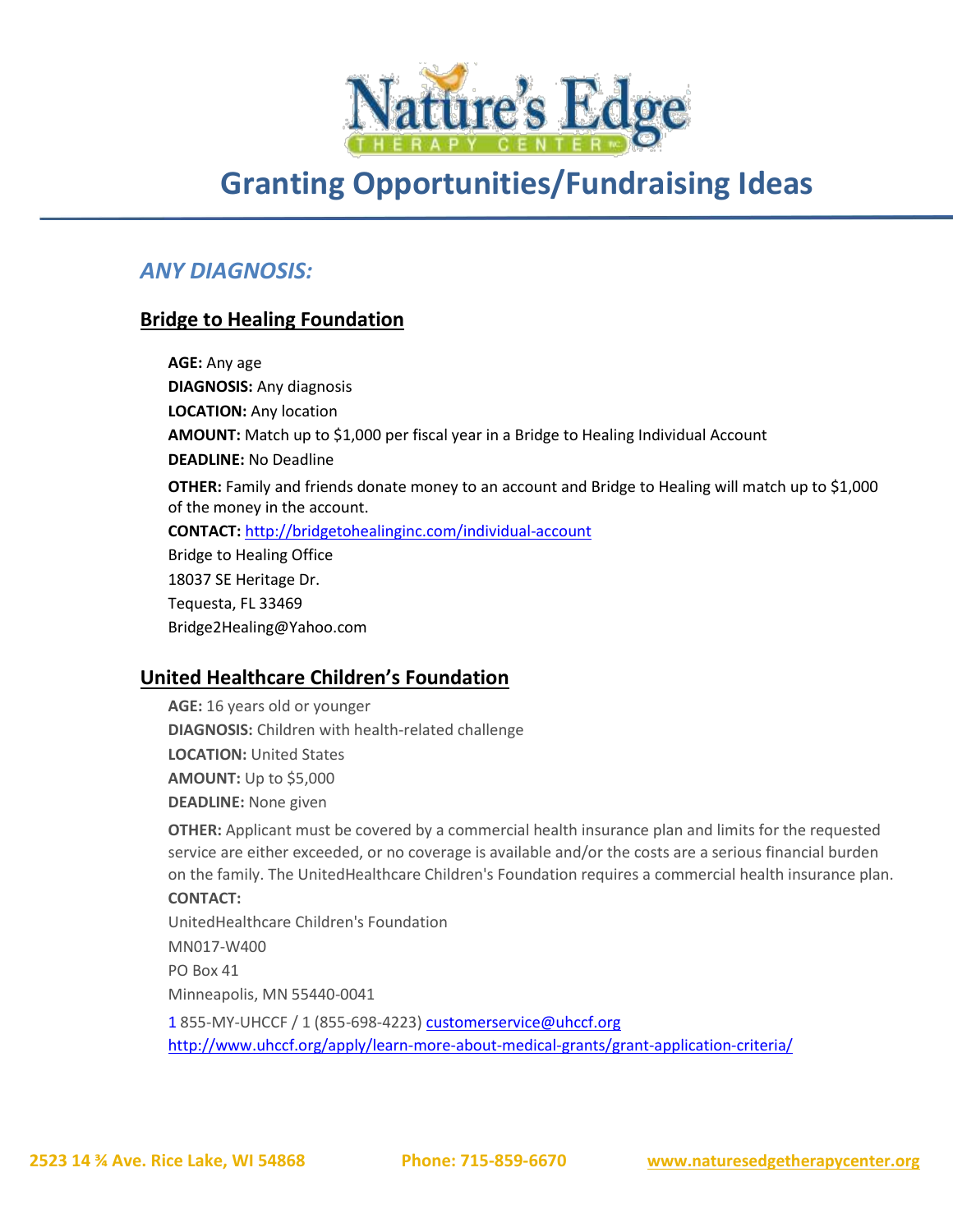### **Family Support**

**AMOUNT:** Up to \$3,000 a year

**CONTACT:** Local County Family Support Coordinator Chippewa- Carol Hebert (715) 726-7899 Barron- Stacey Frolik (715) 537-6251 Eau Claire- Carrie Spaeth (715) 839-1507 Dunn -Kristin Korpela (715) 231-2750 Rusk- Sue Selzler (715) 532-2132 **[http://www.dhs.wisconsin.gov/children/fsp/coordinators.htm=](http://www.dhs.wisconsin.gov/children/fsp/coordinators.htm)**

### **First Hand Foundation**

**AGE:** Up to 21 years (depending on intellectual capabilities) **DIAGNOSIS:** Child with specific health care need **LOCATION:** Worldwide **AMOUNT:** Up to \$1,000 **DEADLINE:** Not given **OTHER:** Must have no existing insurance coverage for therapy requested, specific financial considerations- see website for details **CONTACT:** First Hand Foundation 2800 Rockcreek Parkway Kansas City, MO 64117 816.201.1569 Firsthandfoundation@cerner.com [https://applications.cerner.com/firsthand/FirstHand\\_1a.aspx?id=28729](https://applications.cerner.com/firsthand/FirstHand_1a.aspx?id=28729)

### **Gia Nicole Angel Foundation**

**AGE:** Under 21 years **DIAGNOSIS:** Documented physical disability or illness **LOCATION:** United States **AMOUNT:** Maximum of \$1,000 **DEADLINE:** Apply anytime **OTHER:** Requires invoice for therapy, proof of low income, and proof of disability **CONTACT:** Gia Nicole Angel Foundation c/o Amy Nadell 1461 Golden Drive Dresher, PA 19025 Giafoundation@comcast.net P: 215-429-9996 F: 215-542-9996 http://giafoundation.com/extension s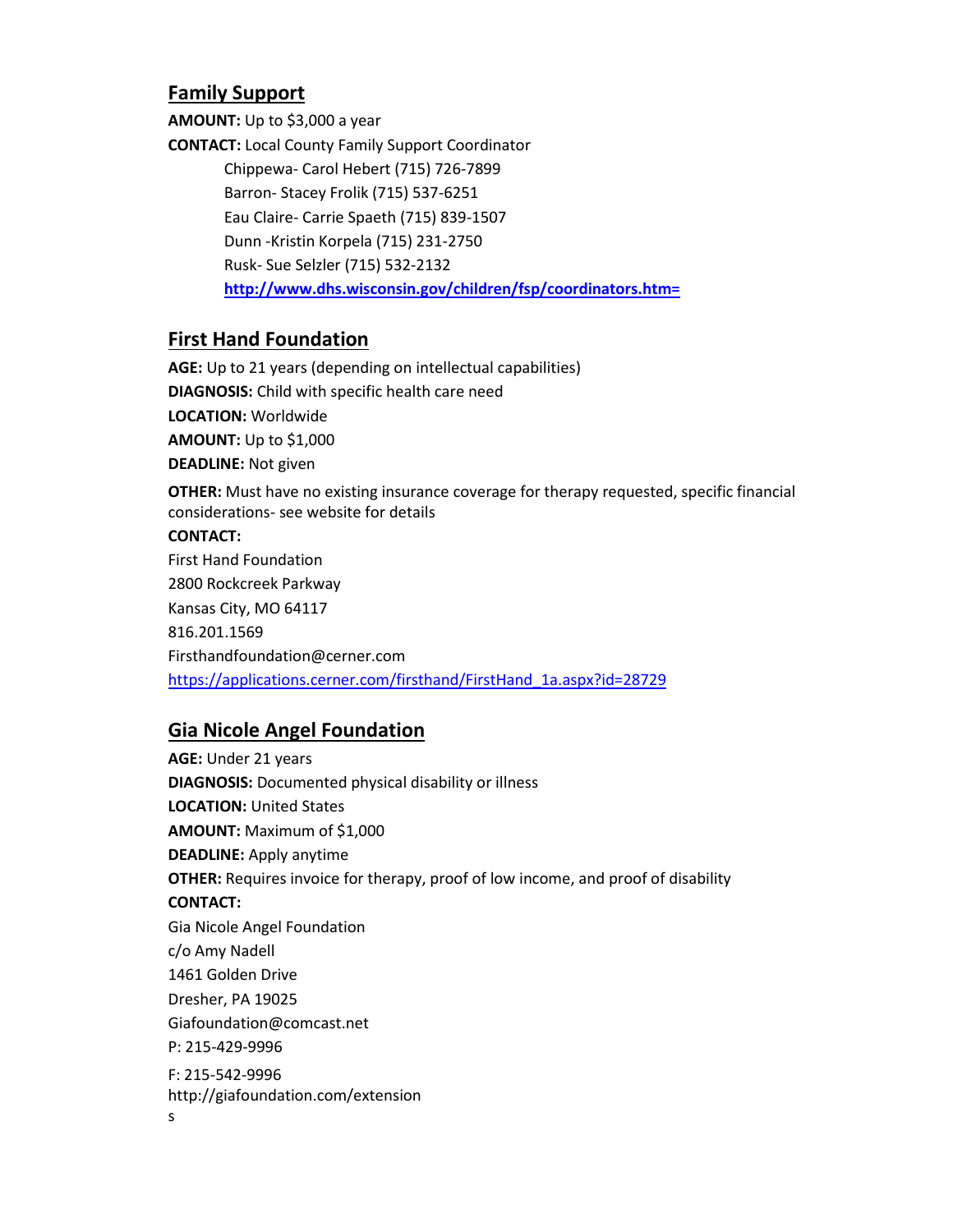## **The Challenged America Foundation**

**AGE:** Under 18 Years **DIAGNOSIS:** Physically or developmentally challenged **LOCATION:** Anywhere **AMOUNT:** Up to a \$500 grant **DEADLINE:** Not given **CONTACT:** Challenged America 15300 Ventura Blvd., Suite 414 Sherman Oaks, CA 91403 info@challengedamerica.com (818) 907-6966 <http://challengedamerica.com/tell.asp?page=3>

### **Kya's Krusade**

**AGE:** Under 18 years

**DIAGNOSIS:** Confirmed diagnosis of a life-long physical disability affecting the child's motor skills, for which physical/occupational therapy is part of the treatment regimen **LOCATION:** Not given-United States

**AMOUNT:** Not given **DEADLINE:** Distributed in June and December

**OTHER:** Covers adaptive equipment and therapy sessions (including hippotherapy) not covered by insurance

### **CONTACT:**

947 E. Johnstown Rd., Ste. 143 Gahanna, OH 43230 614-750-2198 [financialassist@kyaskrusade.org](mailto:financialassist@kyaskrusade.org) <http://www.kyaskrusade.org/info/programs-and-services/financial-assistance-program/>

### **The Maggie Welby Foundation**

**AGE:** Children, no age specified **DIAGNOSIS:** Medical need **LOCATION:** Not given- United States **AMOUNT:** Not given **DEADLINE:** Not given **CONTACT:** 7 Needle Ct. Dardenne Prairie, MO 63368 314-330-6947 [info@maggiewelby.org](mailto:info@maggiewelby.org) <http://maggiewelby.org/Grants.html>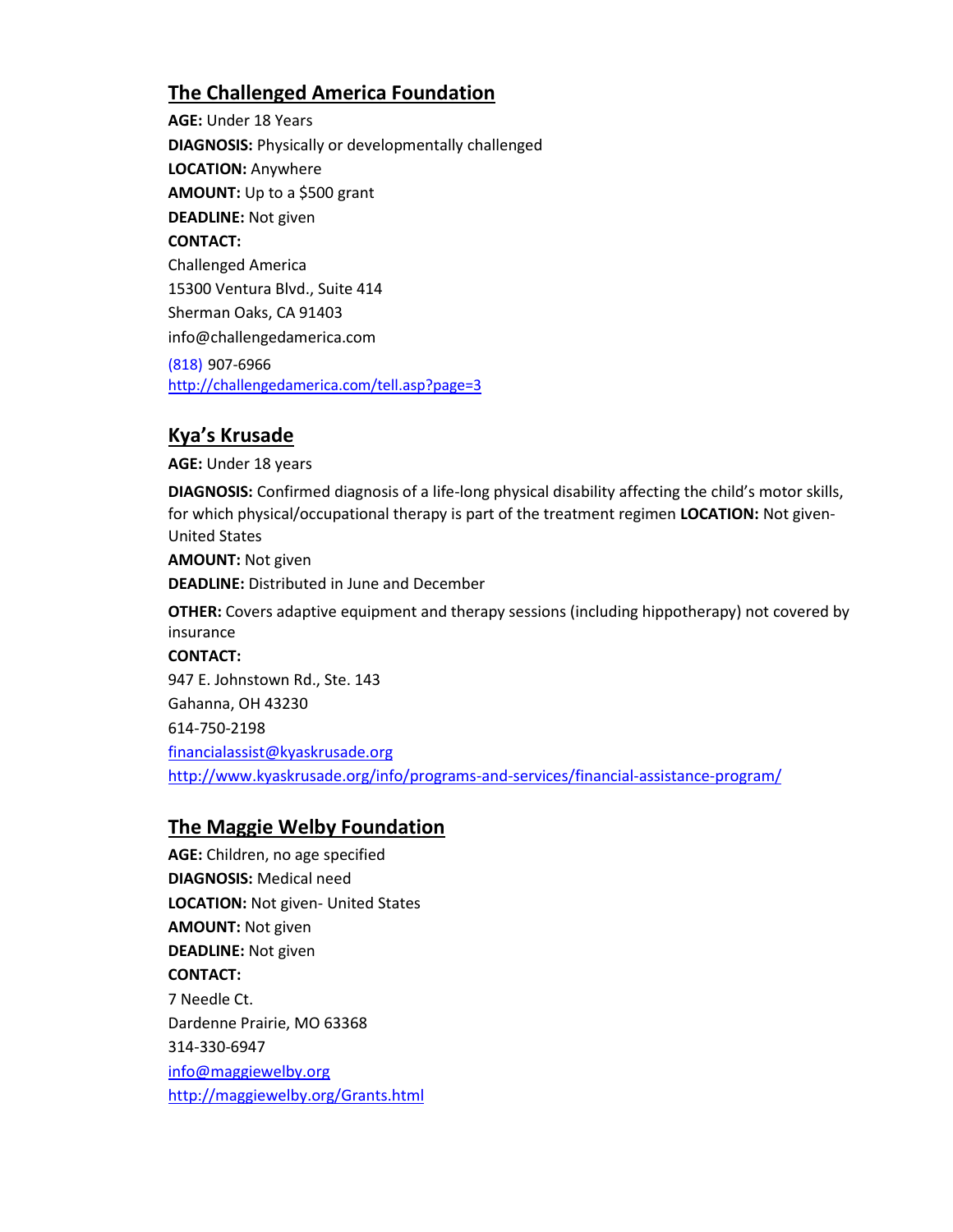## **The Prayer Child Foundation**

**AGE:** Under 18 years **DIAGNOSIS:** Physically, mentally, or emotionally challenged **LOCATION:** Not given **AMOUNT:** Not given **DEADLINE:** Not given **CONTACT:** 3903 E. Huber St. Mesa, AZ 85205 480-634-6086 [info@prayerchild.org](mailto:info@prayerchild.org) [http://prayerchild.org/about\\_how.html](http://prayerchild.org/about_how.html)

#### **Small Steps in Speech**

**AGE:** Birth to 22 years **DIAGNOSIS:** Various diagnoses requiring speech therapy services **LOCATION:** United States **AMOUNT:** Not given **DEADLINE:** February 1, May 1, August 1 and November 1 **OTHER:** Grant specifically for speech therapy services **CONTACT:** Small Steps in Speech P.O. Box 65 Eagleville, PA 19408 apply@smallstepsinspeech.org 888-577-3256 <http://www.smallstepsinspeech.org/grant-application/individuals/>

### **Gabriel's Foundation of Hope**

**AGE:** Children-adults **DIAGNOSIS:** Disability **LOCATION: United States AMOUNT:** Not given **DEADLINE:** Not given **CONTACT:** GIGI@GABESHOPE.ORG 206-715-0134 <http://www.gabeshope.org/resources/scholarships/>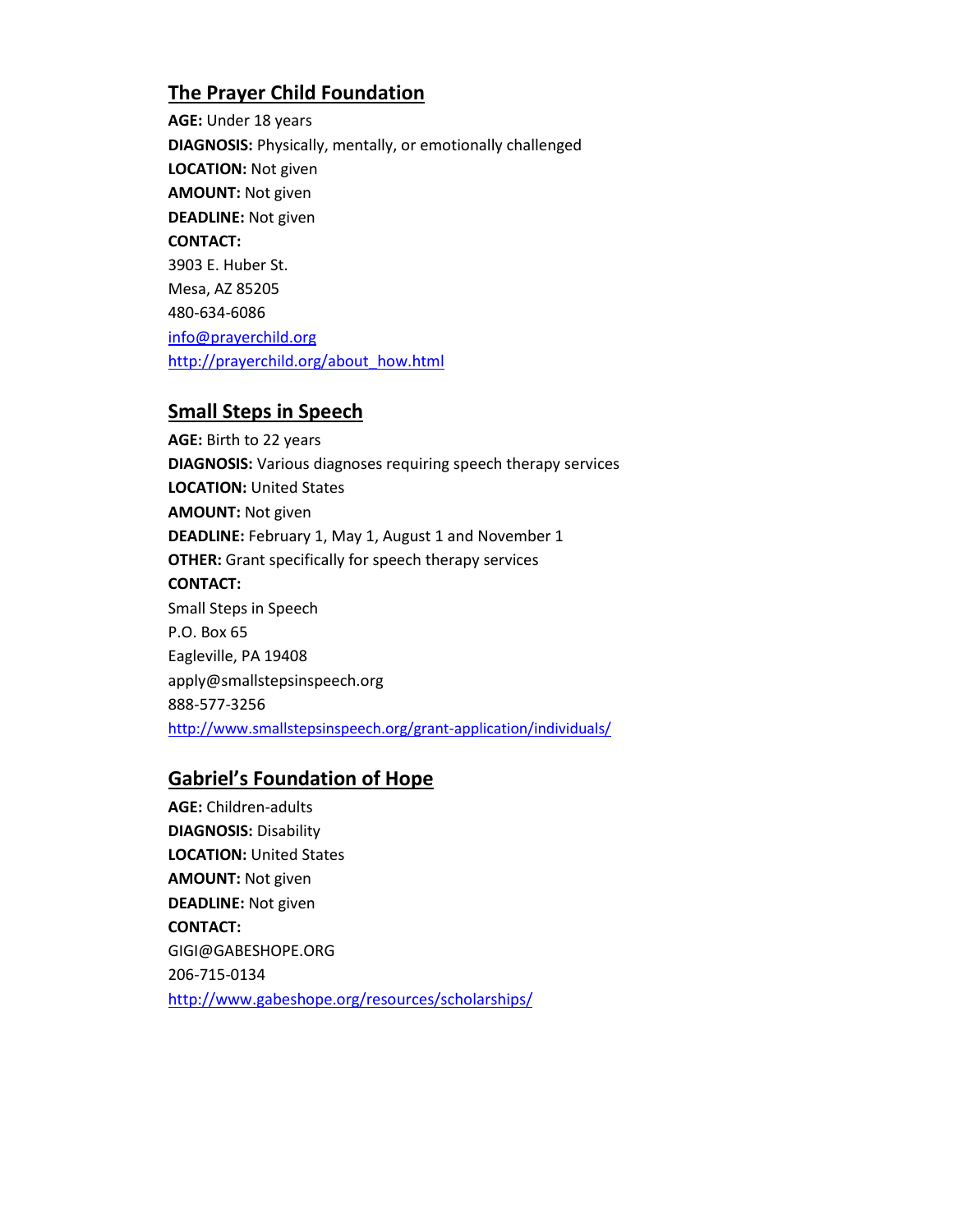## **Children's Charity Fund, Inc.**

**AGE:** Birth to 18 **DIAGNOSIS:** Disability **LOCATION:** Not given **AMOUNT:** Not given **DEADLINE:** Not given **OTHER:** Must show denial from insurance for service requested **CONTACT:** Children's Charity Fund, Inc. 6623 Superior Ave Ste B Sarasota, FL 34231 800-643-5787 [ccf21c@aol.com](mailto:ccf21c@aol.com) <http://www.childrenscharityfund.org/contact.html>

### **Different Needz Foundation**

**AGE:** Not given **DIAGNOSIS:** Developmental disability **LOCATION:** Not given **AMOUNT:** Varies **DEADLINE:** Application begins in January **CONTACT:** Different Needz Foundation 8440 East Washington Street #122, Chagrin Falls, OH 44023

(216) 904-5151 [Info@differentneedzfoundation.org](mailto:Info@differentneedzfoundation.org) <http://www.differentneedzfoundation.org/grants/>

### **The Lindsay Foundation**

**AGE:** Under 18 years **DIAGNOSIS:** Disability **LOCATION:** United States **AMOUNT:** Not given **DEADLINE:** Not given **OTHER:** Does not cover OT, but does cover speech and physical therapy **CONTACT:** [helpforachild@lindsayfoundation.org](mailto:helpforachild@lindsayfoundation.org) http://www.lindsayfoundation.org/about.html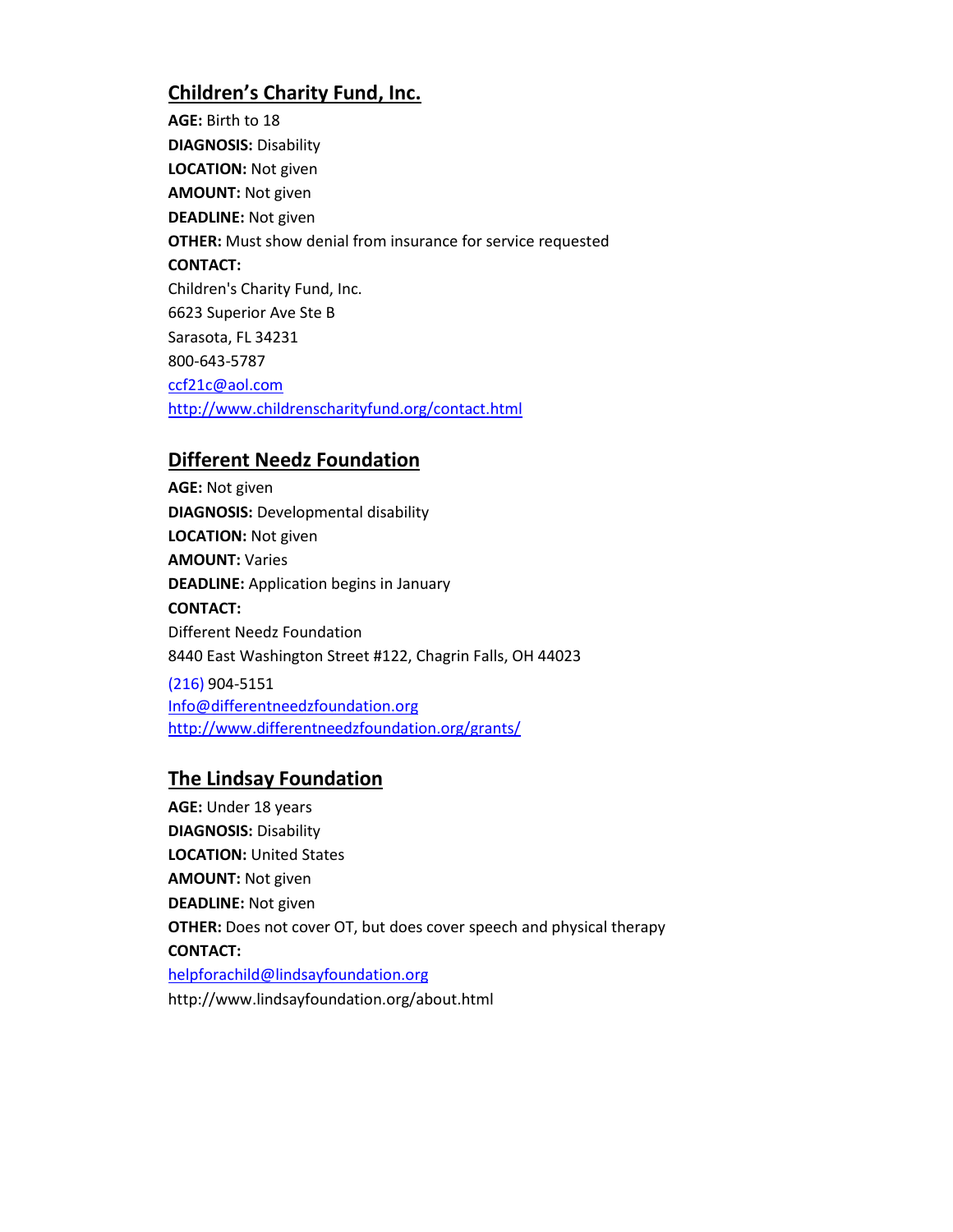### **Midwest Council for Children With Disabilities**

**AGE:** Not given **DIAGNOSIS:** Disability **LOCATION:** WI, IL, OH **AMOUNT:** Not given **DEADLINE:** Not given **OTHER:** Covers services (including hippotherapy) not covered by insurances **CONTACT:** 301 High Grove Blvd. Glendale Heights, IL 60139 mccd@mccdcares.com http://www.mccdcares.com/contact.html

#### **Pervis Jackson Jr. Foundation**

**AGE:** Not given **DIAGNOSIS:** Autism or other disabilities **LOCATION:** Not given **AMOUNT:** Not given **DEADLINE:** Not given **CONTACT:** Pervis Jackson Jr., Autism Foundation PO Box 04422 Detroit, MI 48204 (313) 934-6950 <http://www.pjjraf.org/contactus.htm>

### **Think Alive**

**AGE:** Under 21 years **DIAGNOSIS:** Disability **LOCATION:** Not given **AMOUNT:** \$500 and under **DEADLINE:** Accepted on rolling basis **OTHER:** Grant for people pursuing strong interests, but reasonable that this could be applied for therapy **CONTACT:** 612 Old Santa Fe Trail Santa Fe, NM 87505 1.505.470.3296 <http://thinkalive.org/scholarships-grants/what-are-achievement-grants.php>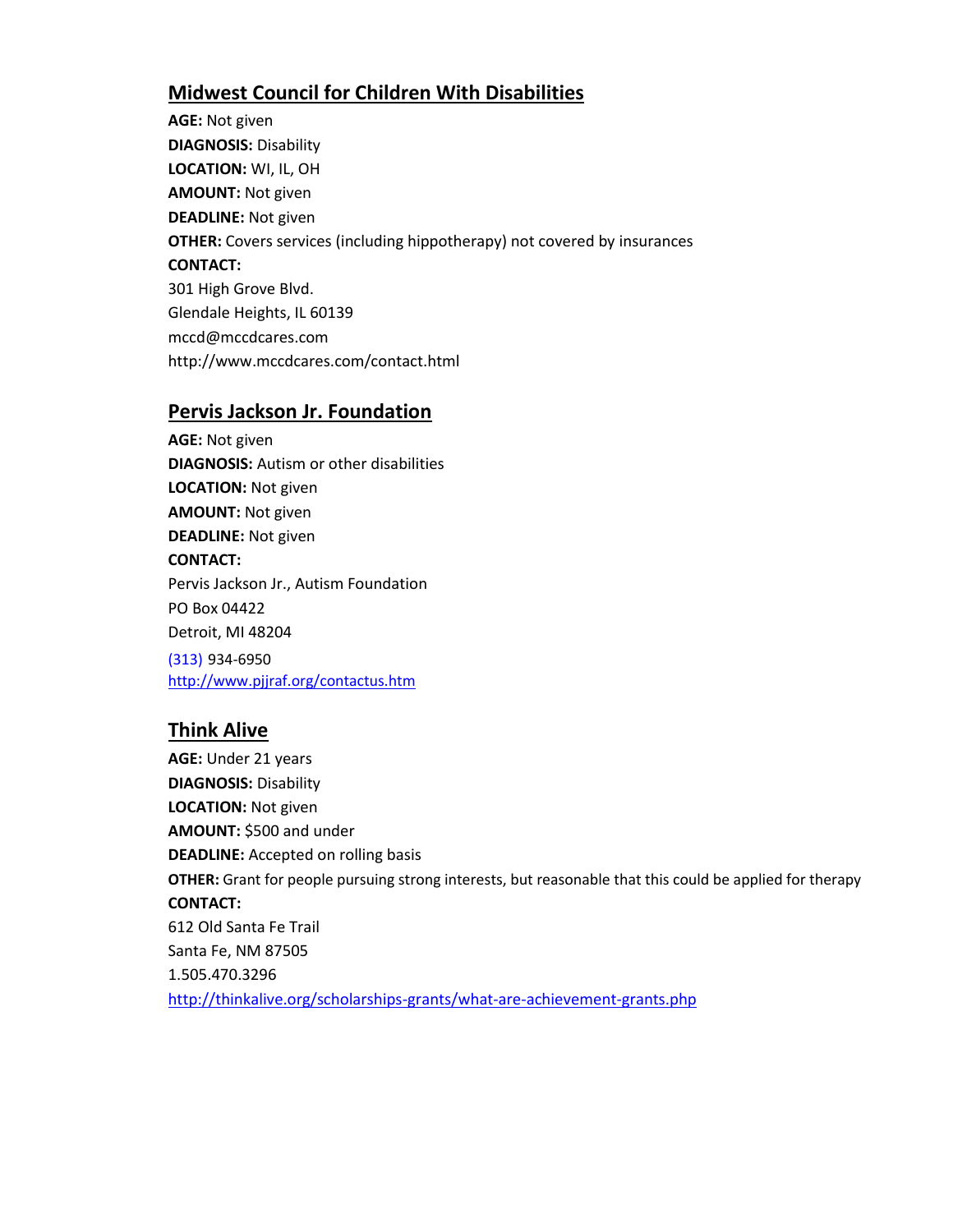### **TEAM TMR**

**AGE:** No age limit **DIAGNOSIS:** Disability **LOCATION:** Not given **AMOUNT:** \$1,500 or more **DEADLINE:** January 15, April 15, July 15, October 15 **CONTACT:** [grants@teamtmr.org](mailto:grants@teamtmr.org) http://teamtmr.org/wp-content/uploads/2014/03/Team-TMR-Grant-Doc-0313.pdf

#### **Aubrey Rose Foundation**

**AGE:** 18 and under **DIAGNOSIS:** Life threatening medical condition **LOCATION:** Anywhere **AMOUNT:** Not Given **DEADLINE:** None **CONTACT:** Aubrey Rose Foundation Attn: Grant Request 3862 Race Road Cincinnati, OH 45211 Phone: 513-265-5801

### **Bethany's Butterflies Scholarship**

**AGE:** 21 and under **DIAGNOSIS:** Disability **LOCATION:** Anywhere **AMOUNT:** Not Given **DEADLINE:** March 30 **CONTACT:** Angie Pilgrim St. Croix Valley Foundation [apilgrim@scvfoundation.org](mailto:apilgrim@scvfoundation.org) **OTHER:** Guidelines and Application are available under the forms tab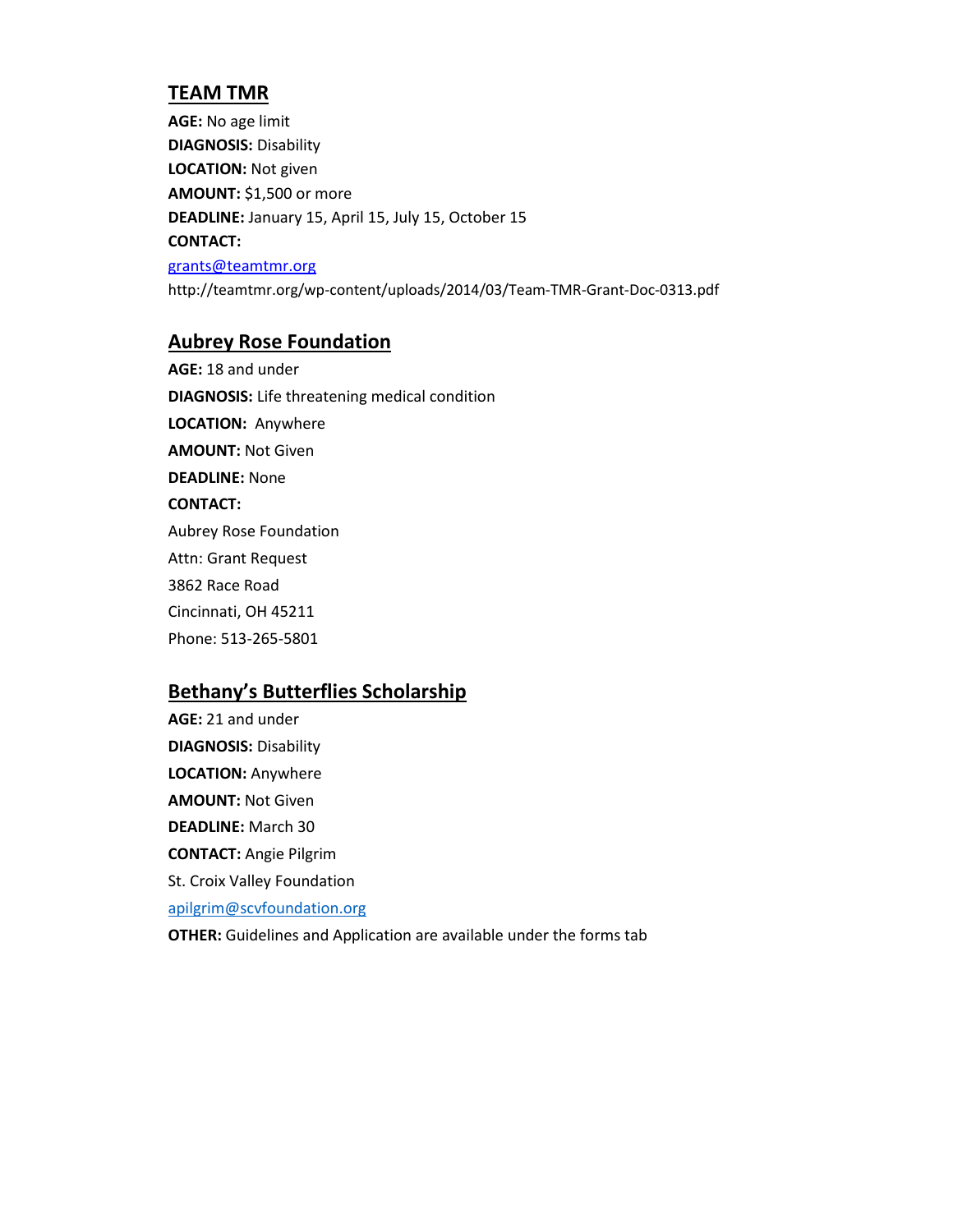# *Down Syndrome:*

### **Down Syndrome Association of Wisconsin**

**AGE:** Not given **DIAGNOSIS:** Down Syndrome **LOCATION:** WI **AMOUNT:** Maximum of \$250, can reapply for additional funding **DEADLINE:** Not given **OTHER:** Must be a member of DSAW **CONTACT:** Down Syndrome Association of Wisconsin 3211 South Lake Drive, Suite 113 St. Francis, WI 53235 (414) 327-3729 or (866) 327-DSAW Fax: 414-327-1329 Email[: info@dsaw.org](mailto:info@dsaw.org) **<http://www.dsaw.org/grantscholarship.aspx#sthash.9r20s7Qd.dpbs>**

# *Cerebral Palsy:*

### **Danielle's Foundation**

**AGE:** prefer under 18, but accept applications for older **DIAGNOSIS:** Cerebral Palsy or other brain injury **LOCATION:** Anywhere **AMOUNT:** \$2,000 or more **DEADLINE:** June 30<sup>th</sup> and December 31<sup>st</sup> **CONTACT:** 1650 Market Street 6th Floor Philadelphia Pennsylvania 19103 800-511-2283 <http://www.daniellesfoundation.org/grant-program/2014-grant-program-2/>

### **Alyssa V. Phillips Foundation**

**AGE:** Any **DIAGNOSIS:** Cerebral Palsy **LOCATION:** Anywhere **DEADLINE:** None **AMOUNT:** Not Given **CONTACT:** 2600 E. Southlake Blvd Suite 120 Box 287 Southlake, TX 76092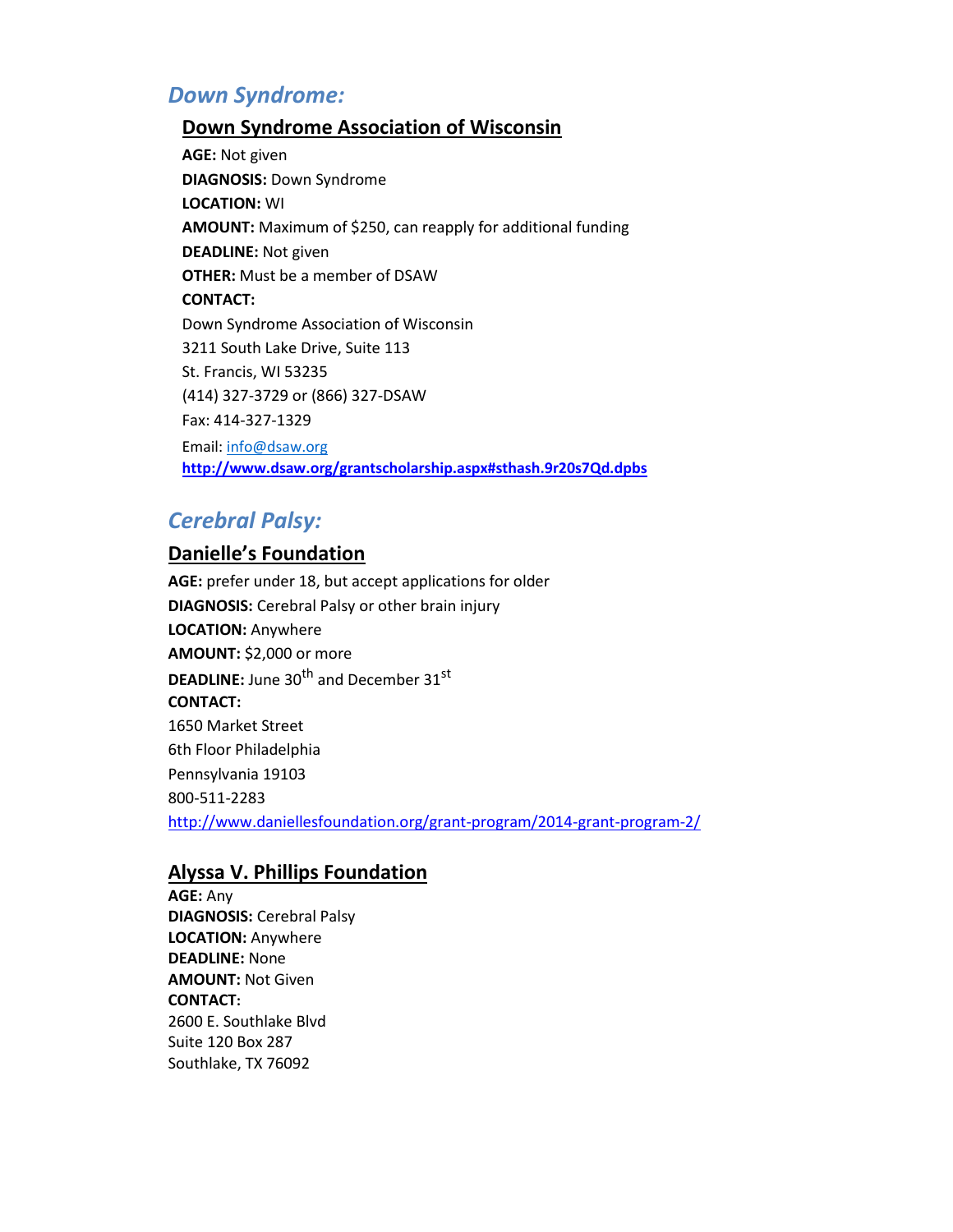# *Autism Spectrum Disorder:*

#### **National Autism Association**

**AGE:** Birth to 21 years **DIAGNOSIS:** Autism Spectrum Disorder **LOCATION:** United States **DEADLINE:** Completed by June 30<sup>th</sup> **AMOUNT:** One-time grant of \$1,000 **OTHER:** Net income under \$50,000 **CONTACT:** 20 Alice Agnew Drive Attleboro Falls, MA 02763 Phone: 877.622.2884 Fax: 774.643.6331 <http://nationalautismassociation.org/family-support/programs/helping-hand/>

### **A.N.G.E.L. Network**

**AGE:** 2- 18 years old **DIAGNOSIS:** Autism Spectrum Disorder **LOCATION:** WI resident **AMOUNT:** \$500 per recipient per year **DEADLINE:** Grants accepted Jan 1<sup>st</sup>-31<sup>st</sup>, April 1<sup>st</sup>-30<sup>th</sup>, July 1<sup>st</sup>-31<sup>st</sup>, Oct 1<sup>st</sup>-31st **OTHER:** Must be or become a member of A.N.G.E.L. network and have 12 hours of volunteer time **CONTACT:** A.N.G.E.L., Inc. 1300 Perry Avenue #080947 Racine WI 53408 857-2AUTISM (857-228-8476) <http://www.angelautismnetwork.org/grant-instructions/>

### **Friends of Autism, Inc.**

**AGE:** Children and adults **DIAGNOSIS:** Autism Spectrum Disorder **LOCATION:** Not given **AMOUNT:** range from \$1 to \$500. Five hundred dollars is the maximum any individual or family can receive in a calendar year. **DEADLINE:** Not given **CONTACT** Friends of Autism Grant Program P.O. Box 797 Neenah, Wisconsin 54957-0797 920-851-5100 [info@friendsofautism.org](mailto:info@friendsofautism.org)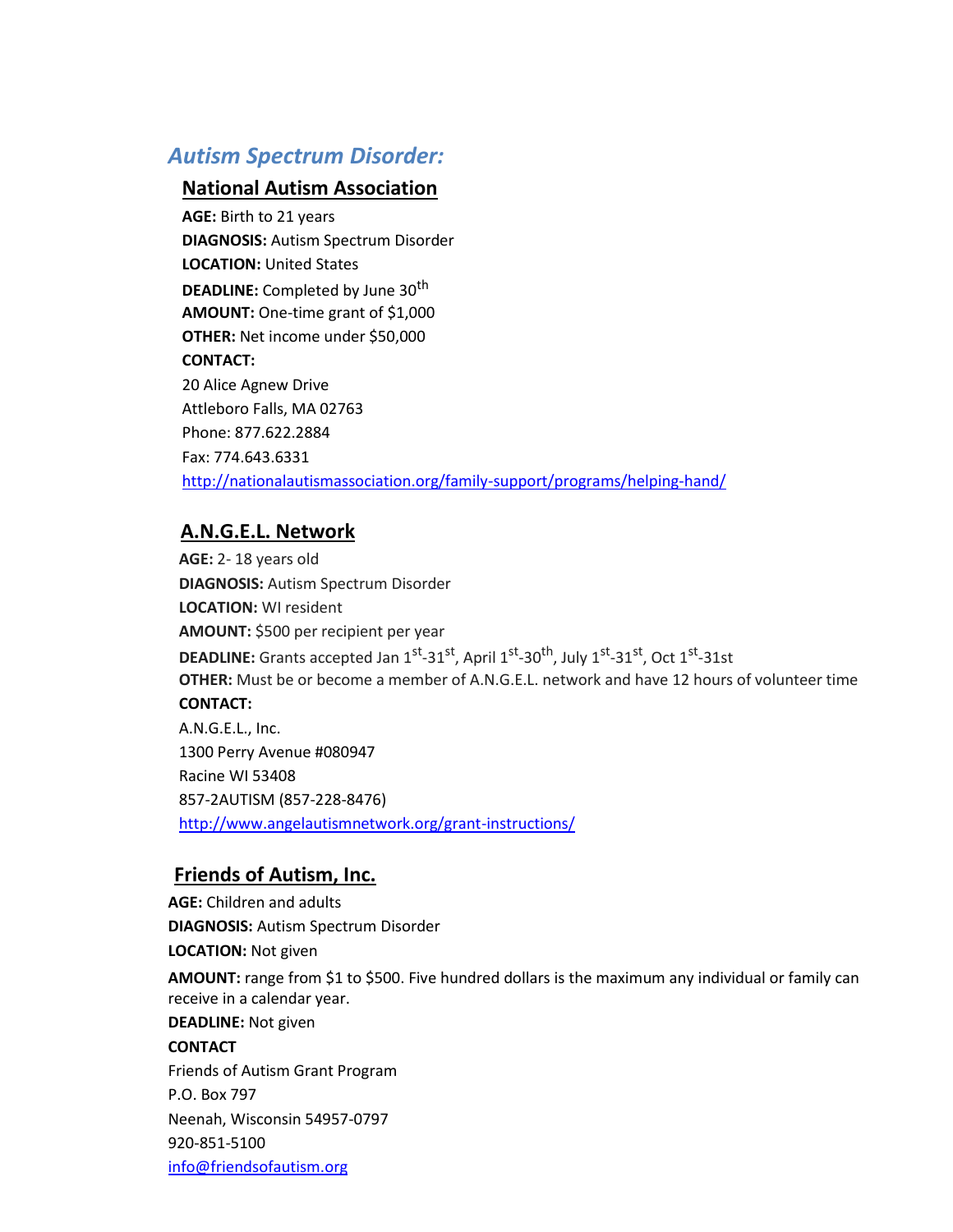<http://www.friendsofautism.org/family-grant-program.asp>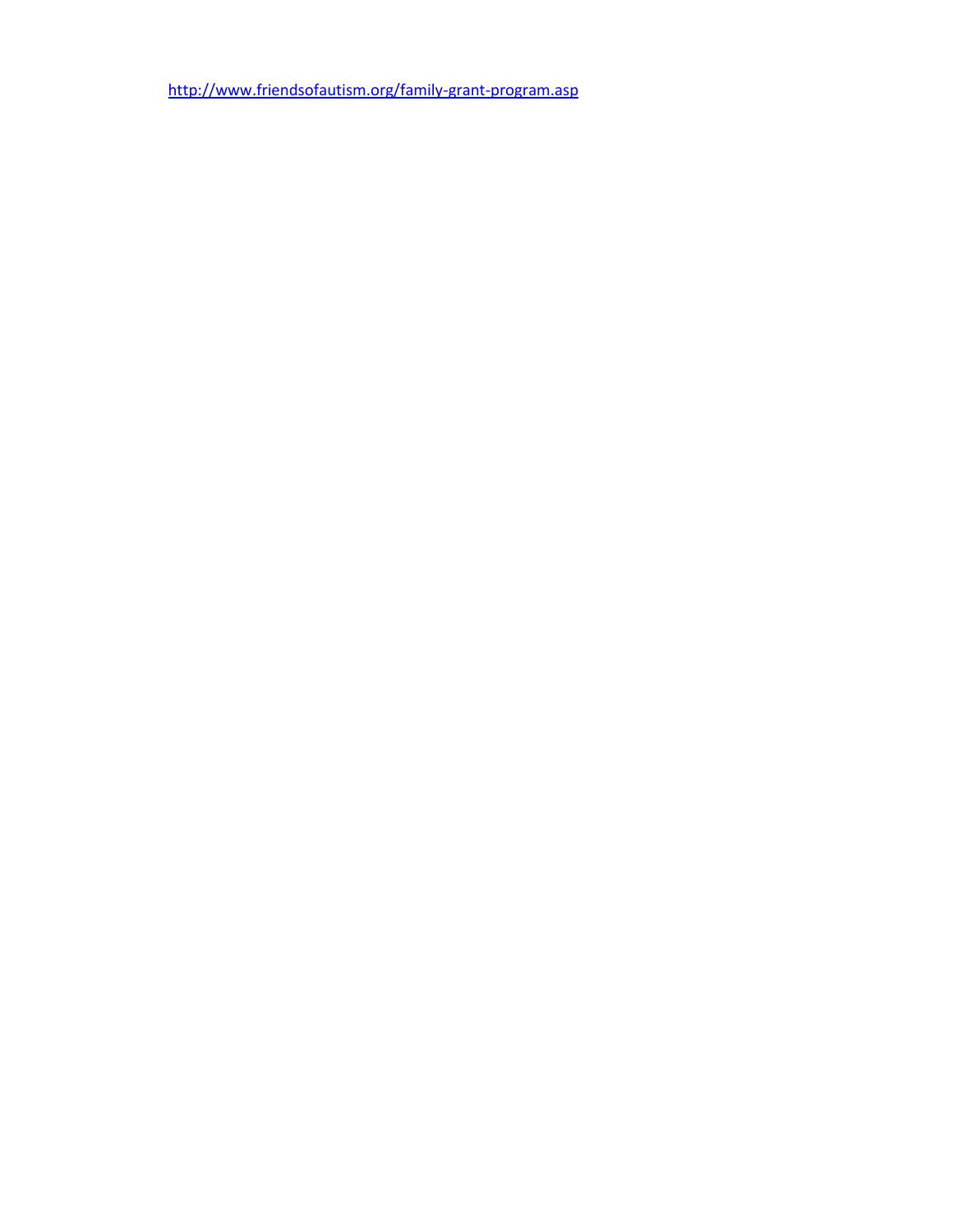### **ACT Today- Autism Care and Treatment**

**AGE:** No age Limit **DIAGNOSIS:** Autism Spectrum Disorder **LOCATION:** Anywhere **AMOUNT:** \$100 - \$5,000 **DEADLINE:** January 1 – 31, April 1 – 30, July 1 – 31, October 1 - 31 **OTHER:** Income below \$100,000/year preferred **CONTACT:** Autism Care & Treatment Today! 6330 Variel Ave., Ste. 102 Woodland Hills, CA 91367 818-340-4010 877-9ACT-TODAY (877-922-8863) Info@act-today.org <http://act-today.org/act-today-grant-program.php>

### **ACT Today- SOS Program**

**AGE:** No age limit **DIAGNOSIS:** Autism Spectrum Disorder **LOCATION:** Anywhere **AMOUNT:** Varies **DEADLINE:** None

**OTHER:** Immediate need for treatment/support and if treatment is not found, the applicant's physical safety is in jeopardy; income less than \$45,000

#### **CONTACT:**

Autism Care & Treatment Today! 6330 Variel Ave., Ste. 102 Woodland Hills, CA 91367 818-340-4010 877-9ACT-TODAY (877-922-8863) Info@act-today.org <http://act-today.org/SOS/>

### **Maggie's Hope**

**AGE:** Not given **DIAGNOSIS:** Autism Spectrum Disorder **LOCATION:** Not given **AMOUNT:** Not given **DEADLINE:** Not given **CONTACT:** PO Box 3046 Peachtree City GA 30269 [help@maggieshope.org](mailto:help@maggieshope.org) <http://www.maggieshope.org/contact/apply-for-funds>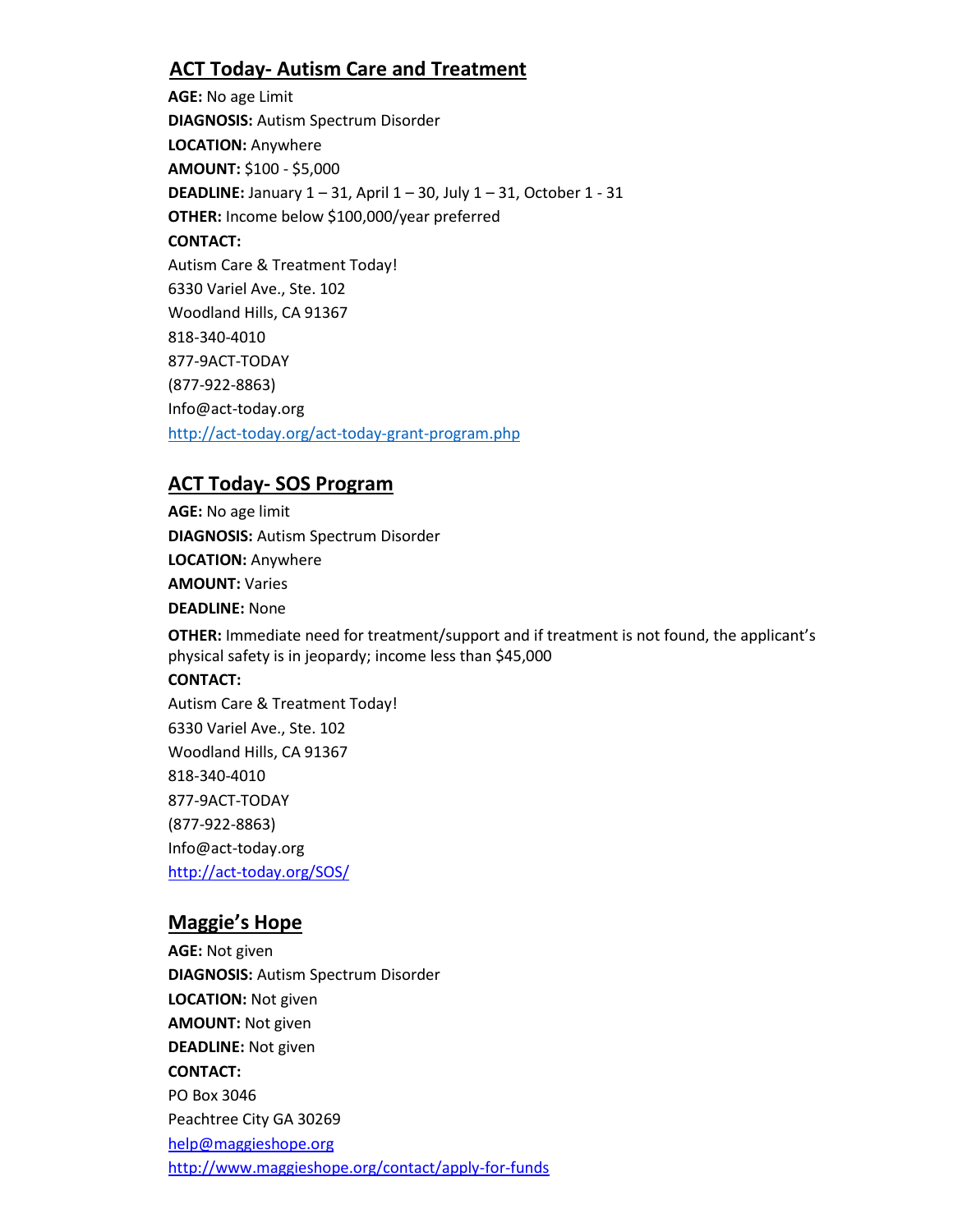### **My Goal**

**AGE:** Not given **DIAGNOSIS:** Autism Spectrum Disorder **LOCATION:** Not given **AMOUNT:** \$1,000 **DEADLINE:** Mid July

**OTHER:** Grant covers medical and personal needs; does not specifically state therapy although it is reasonable that they may cover it

#### **CONTACT:**

MyGOAL Autism Organization Monmouth Junction, NJ 08852 P.O. Box 531 877-88-MYGOAL (69462 genevieve@mygoalautism.org) [www.mygoalautism.org](http://www.mygoalautism.org/)

#### **Blooming With Autism**

**AGE:** Not given **DIAGNOSIS:** Autism Spectrum Disorder **LOCATION:** Not given **AMOUNT:** Varies **DEADLINE:** Not given **CONTACT:** Blooming With Autism 125 S State Rd 7 Suite 104 #213 Wellington, FL 33414 561.251.3964 http://www.bloomingwithautism.org/grant-application/

# *OTHER:*

### **Molly Bear Foundation**

**AGE:** Not given **DIGANOSIS:** Trisomy 18 **LOCATION:** Not given **AMOUNT:** Not given **DEADLINE:** Not given **CONTACT:** Molly Bear Foundation PO BOX 1258 Hightstown, New Jersey 08520 (609) 228-857[5 info@mollybear.org](mailto:info@mollybear.org)